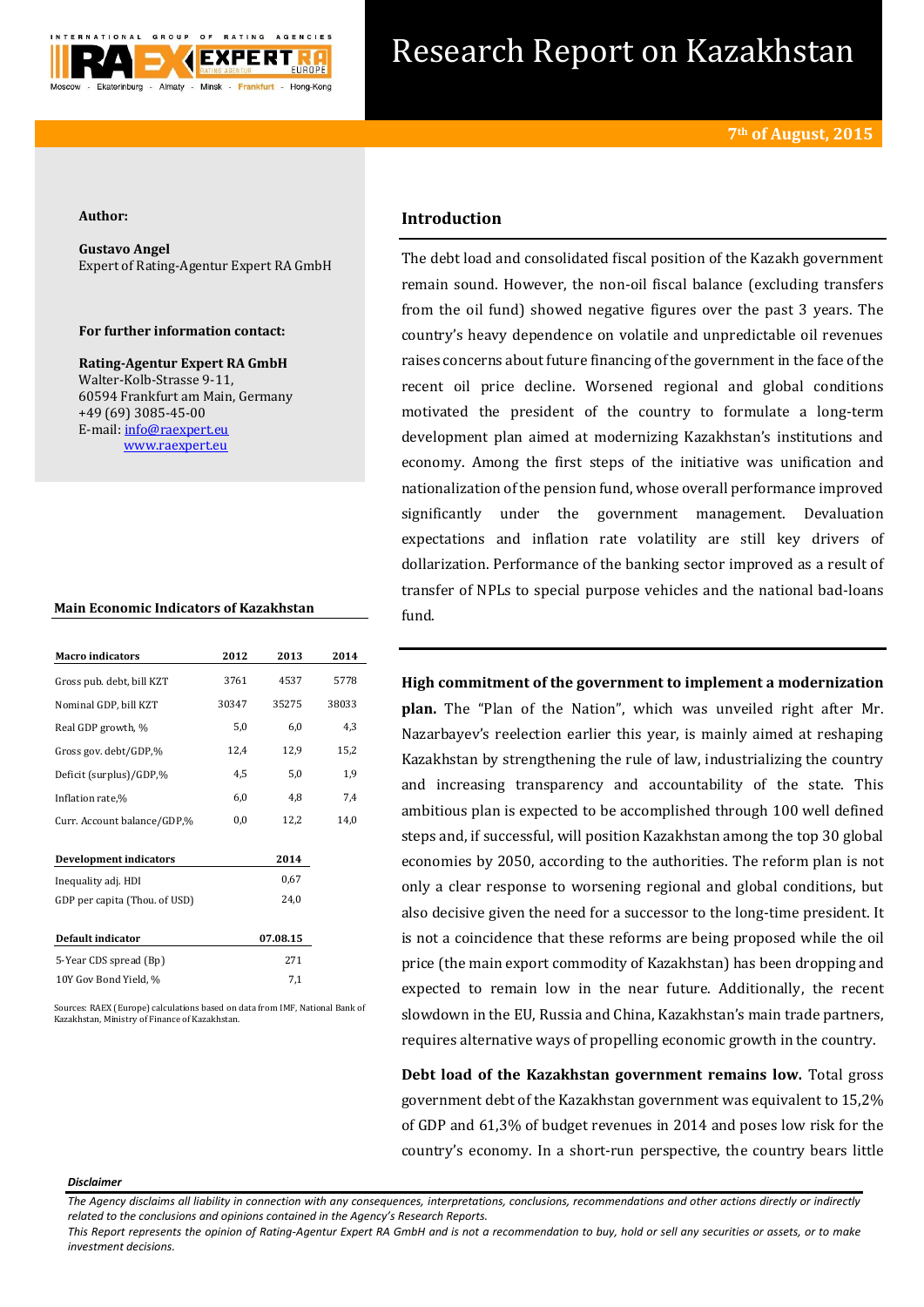

Source: RAEX (Europe) calculations based on data from IMF, Ministry of Finance of Kazakhstan

**Graph 2:** Y-o-Y monthly inflation rate



Source: RAEX (Europe) calculations based on data from Department of Statistics of Kazakhsta

risk as debt maturing in the next twelve months accounted for 1,2% of gross government debt as of the end-2014. Kazakhstan's low long-term exposure was evidenced by successful 10- and 30-year Eurobond issues for a total amount of 4 billion USD in mid-July 2015.

**Total fiscal balance was positive during 2014 despite drop in oil prices.** The Kazakh government has maintained a positive fiscal balance, despite sharp drop of oil prices since the second half of 2014 (see graph 1). Positive fiscal balance was achieved due to transfers from the National Fund of the Republic of Kazakhstan (NFRK) and prudent fiscal expenditure. However the non-oil fiscal balance has been negative for the last 3 years, demonstrating the country's high dependence on oil taxation. This situation imposes a high pressure on the financing abilities of the government in the face of the current drop in oil price.

**Dollarization levels are still fueled by devaluation expectations and volatile inflation.** As of December 2014, banking deposits denominated in foreign currency represented about 55% of total banking deposits. The key driver of dollarization is mistrust in the Kazakhstani Tenge, which is mainly fueled by devaluation expectations and inflation rate volatility. Kazakhstan ended the year 2014 with an inflation rate of 7,4%, showing a clear reversion in the long-term trend of this variable, which had been negative during 2010-2013. Even though the recent drop in oil prices, combined with weak domestic demand and lower bank lending, should bring the inflation rate down by the end of 2015, volatility of monthly inflation rate remains high (see graph 2). Additionally, recent drop in the oil price increased the propensity for speculative currency attacks in the context of a tightly-managed exchange rate. Devaluation pressures during the first months of 2015 (see graph 3), pushed the National Bank of Kazakhstan (NBK) to expand the KZT to US dollar exchange rate corridor from the current 185+3/-15 to 185+13/-15 and to postpone plans to introduce an inflation targeting policy.



Source: RAEX (Europe) calculations based on data from Department of Statistics of Kazakhstan

#### *Disclaimer*

*The Agency disclaims all liability in connection with any consequences, interpretations, conclusions, recommendations and other actions directly or indirectly related to the conclusions and opinions contained in the Agency's Research Reports.*

*This Report represents the opinion of Rating-Agentur Expert RA GmbH and is not a recommendation to buy, hold or sell any securities or assets, or to make investment decisions.*

# **Graph 3:** KZT/USD exchange rate